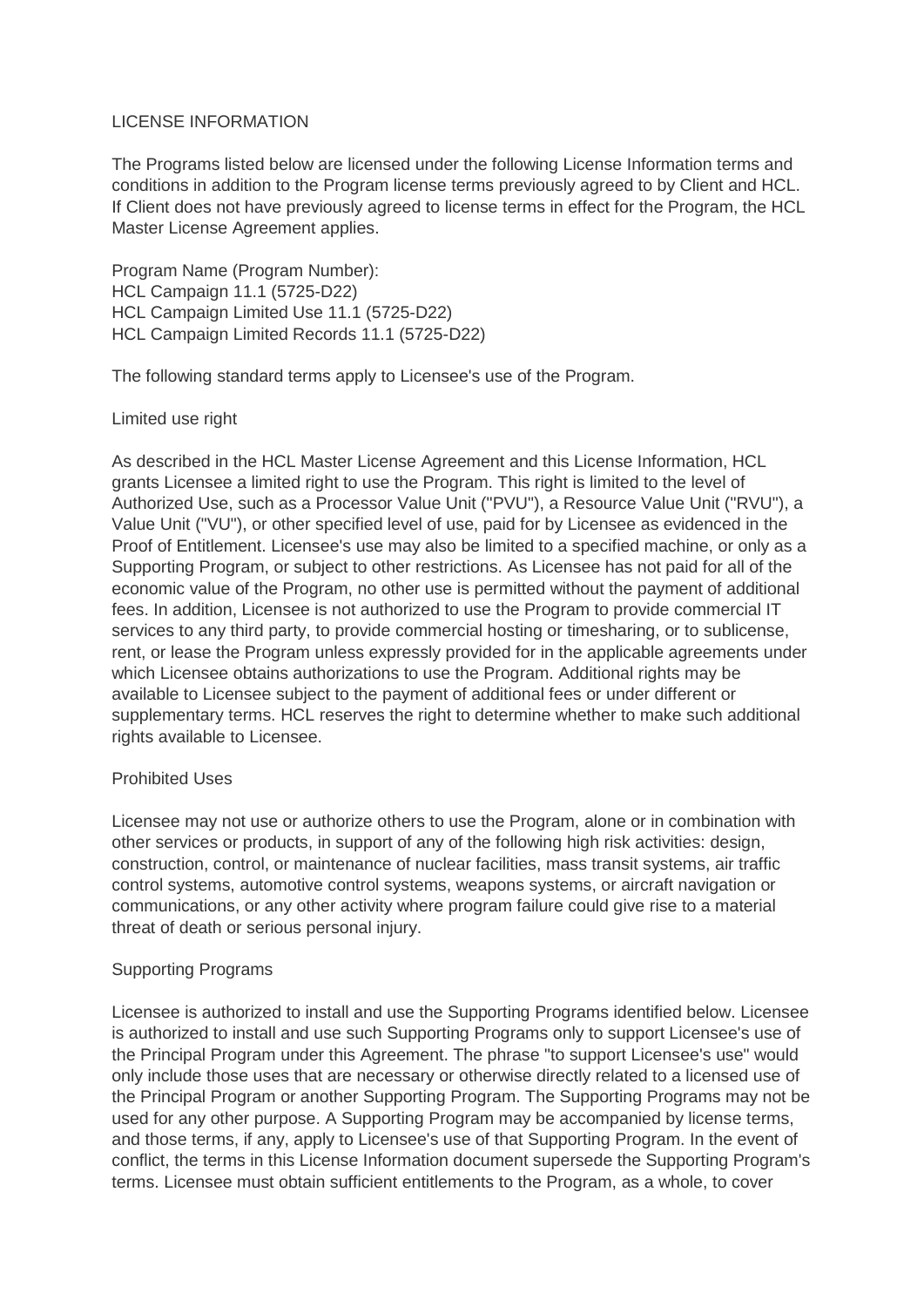Licensee's installation and use of all of the Supporting Programs, unless separate entitlements are provided within this License Information document. For example, if this Program were licensed on a PVU (Processor Value Unit) basis and Licensee were to install the Principal Program or a Supporting Program on a 100 PVU machine (physical or virtual) and another Supporting Program on a second 100 PVU machine, Licensee would be required to obtain 200 PVU entitlements to the Program.

Supporting Programs: IBM Cognos Analytics v11.0 IBM WebSphere Application Server Base V8.5.5 HCL Marketing Platform v11.1 IBM DB2 Workgroup Edition v11.1 IBM UrbanCode Deploy 6.2.1

## **Privacy**

Licensee acknowledges and agrees that IBM may use cookie and tracking technologies to collect personal information in gathering product usage statistics and information designed to help improve user experience and/or to tailor interactions with users in accordance with the HCL online Privacy Statement.

## **Benchmarking**

Licensee may disclose the results of any benchmark test of the Program or its subcomponents to any third party provided that Licensee (A) publicly discloses the complete methodology used in the benchmark test (for example, hardware and software setup, installation procedure and configuration files), (B) performs Licensee's benchmark testing running the Program in its Specified Operating Environment using the latest applicable updates, patches and fixes available for the Program from HCL or third parties that provide HCL products ("Third Parties"), and (C) follows any and all performance tuning and "best practices" guidance available in the Program's documentation and on HCL's support web sites for the Program. If Licensee publishes the results of any benchmark tests for the Program, then notwithstanding anything to the contrary in any agreement between Licensee and HCL or Third Parties, HCL and Third Parties will have the right to publish the results of benchmark tests with respect to Licensee's products provided HCL or Third Parties complies with the requirements of (A), (B) and (C) above in its testing of Licensee's products.

Notwithstanding the foregoing, under no circumstances may Licensee publish the results of benchmark tests run on Oracle Outside In Technology without prior written permission.

The above benchmarking terms apply to the following Programs or subcomponents: HCL Campaign v11.1

# Source Components and Sample Materials

The Program may include some components in source code form ("Source Components") and other materials identified as Sample Materials. Licensee may copy and modify Source Components and Sample Materials for internal use only provided such use is within the limits of the license rights under this Agreement, provided however that Licensee may not alter or delete any copyright information or notices contained in the Source Components or Sample Materials. HCL provides the Source Components and Sample Materials without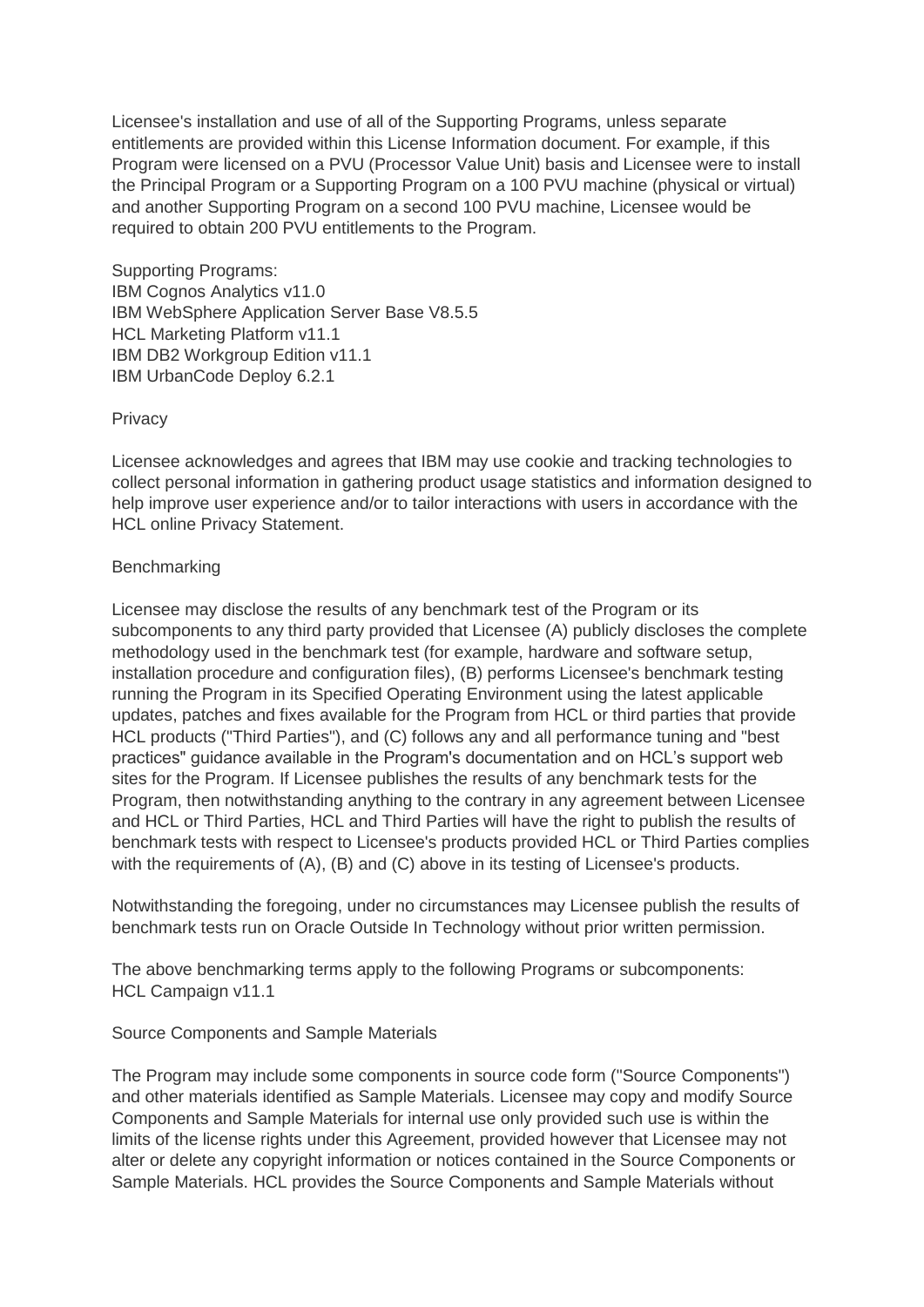obligation of support and "AS IS", WITH NO WARRANTY OF ANY KIND, EITHER EXPRESS OR IMPLIED, INCLUDING THE WARRANTY OF TITLE, NON-INFRINGEMENT OR NON-INTERFERENCE AND THE IMPLIED WARRANTIES AND CONDITIONS OF MERCHANTABILITY AND FITNESS FOR A PARTICULAR PURPOSE.

## Export and Import Restrictions

This Program may contain cryptography. Transfer to, or use by, users of the Program may be prohibited or subject to export or import laws, regulations or policies, including those of the United States Export Administration Regulations. Licensee assumes all responsibility for complying with all applicable laws, regulations, and policies regarding the export, import, or use of this Program, including but not limited to, U.S. restrictions on exports or reexports.

The following units of measure may apply to Licensee's use of the Program.

## Authorized User

Authorized User is a unit of measure by which the Program can be licensed. An Authorized User is a unique person who is given access to the Program. The Program may be installed on any number of computers or servers and each Authorized User may have simultaneous access to any number of instances of the Program at one time. Licensee must obtain separate, dedicated entitlements for each Authorized User given access to the Program in any manner directly or indirectly (for example: via a multiplexing program, device, or application server) through any means. An entitlement for an Authorized User is unique to that Authorized User and may not be shared, nor may it be reassigned other than for the permanent transfer of the Authorized User entitlement to another person.

### Resource Value Unit (RVU)

Resource Value Unit (RVU) is a unit of measure by which the Program can be licensed. RVU Proofs of Entitlement are based on the number of units of a specific resource used or managed by the Program. Licensee must obtain sufficient entitlements for the number of RVUs required for Licensee's environment for the specific resources as specified in the table below. RVU entitlements are specific to the Program and the type of resource and may not be exchanged, interchanged, or aggregated with RVU entitlements of another program or resource.

In addition to the above, the following terms apply to Licensee's use of the Program.

# 1. Definitions

### 1.1 Limited Records

Limited Records are defined as: 1) prospects who have not transacted business with Customer in the past; 2) inactive customers who have not transacted business with Customer in the past 12 months and do not otherwise have an active open account with Customer; or 3) customers or records related to prospects that a Customer is not able to currently market to as a result of (i) the customer/prospect opting-out of marketing communications, (ii) the record containing incomplete or inaccurate contact information, or (iii) other legal restrictions.